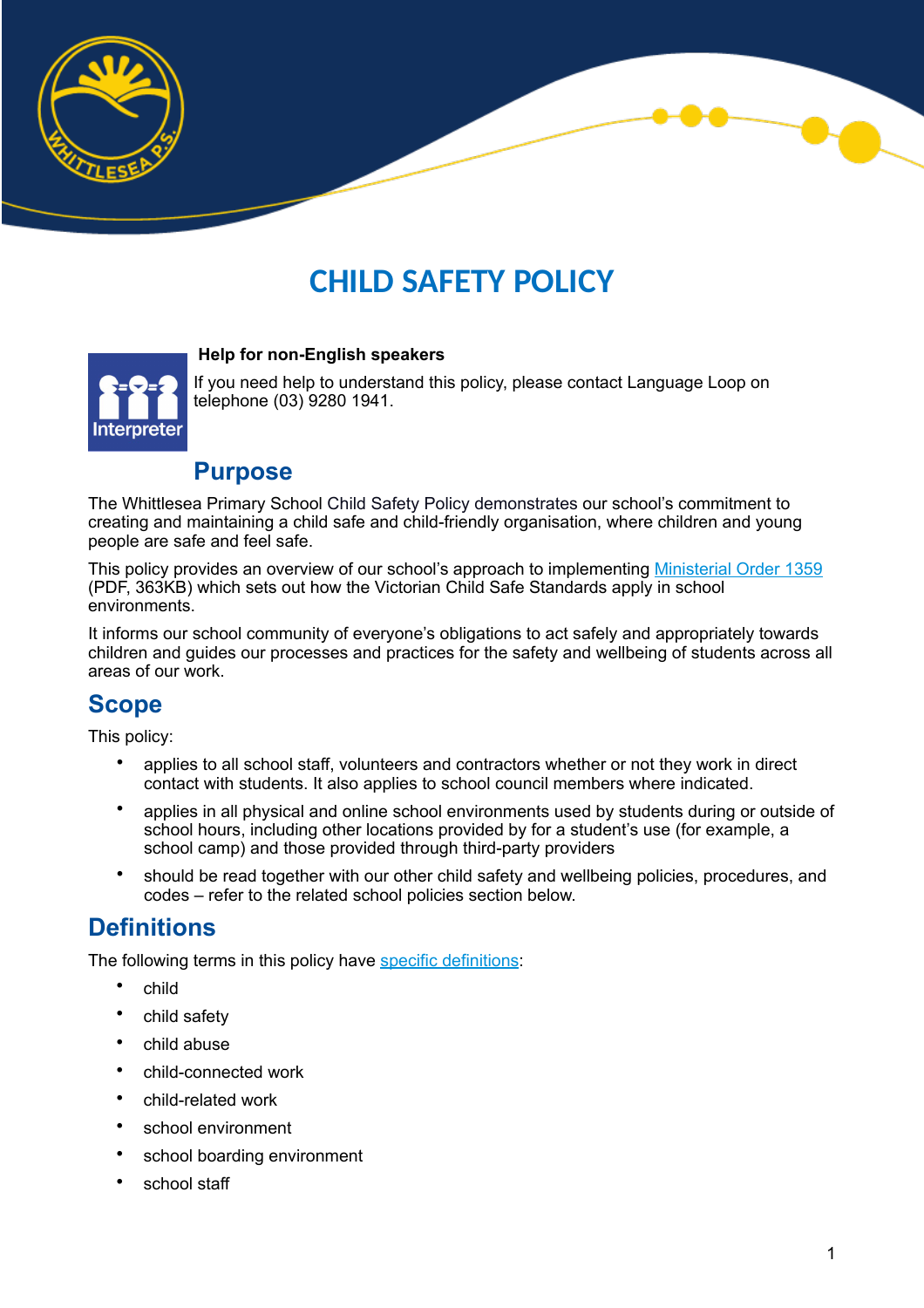- school boarding premises staff
- school governing authority
- school boarding premises governing authority
- student
- volunteer.

# **Statement of commitment to child safety**

Whittlesea Primary School is a child safe organisation which welcomes all children, young people and their families.

We are committed to providing environments where our students are safe and feel safe, where their participation is valued, their views respected, and their voices are heard about decisions that affect their lives. Our child safe policies, strategies and practices are inclusive of the needs of all children and students.

We have no tolerance for child abuse and take proactive steps to identify and manage any risks of harm to students in our school environments.

We promote positive relationships between students and adults and between students and their peers. These relationships are based on trust and respect.

We take proactive steps to identify and manage any risk of harm to students in our school environment. When child safety concerns are raised or identified, we treat these seriously and respond promptly and thoroughly.

Particular attention is given to the child safety needs of Aboriginal students, those from culturally and linguistically diverse backgrounds, international students, students with disabilities, those unable to live at home, children and young people who identify as lesbian, gay, bisexual, trans and gender diverse, intersex and queer (LGBTIQ+) and other students experiencing risk or vulnerability. Inappropriate or harmful behaviour targeting students based on these or other characteristics, such as racism or homophobia, are not tolerated at our school, and any instances identified will be addressed with appropriate consequences.

Child safety is a shared responsibility. Every person involved in our school has an important role in promoting child safety and wellbeing and promptly raising any issues or concerns about a child's safety.

We are committed to regularly reviewing our child safe practices, and seeking input from our students, families, staff, and volunteers to inform our ongoing strategies.

### **Roles and responsibilities**

#### **School leadership team**

Our school leadership team (comprising the principal, assistant principal, wellbeing leader and learning specialists, are responsible for ensuring that a strong child safe culture is created and maintained, and that policies and practices are effectively developed and implemented in accordance with Ministerial Order 1359.

Principals and assistant principals will:

- ensure effective child safety and wellbeing governance, policies, procedures, codes and practices are in place and followed
- model a child safe culture that facilitates the active participation of students, families and staff in promoting and improving child safety, cultural safety and wellbeing
- enable inclusive practices where the diverse needs of all students are considered
- reinforce high standards of respectful behaviour between students and adults, and between students
- promote regular open discussion on child safety issues within the school community including at leadership team meetings, staff meetings and school council meetings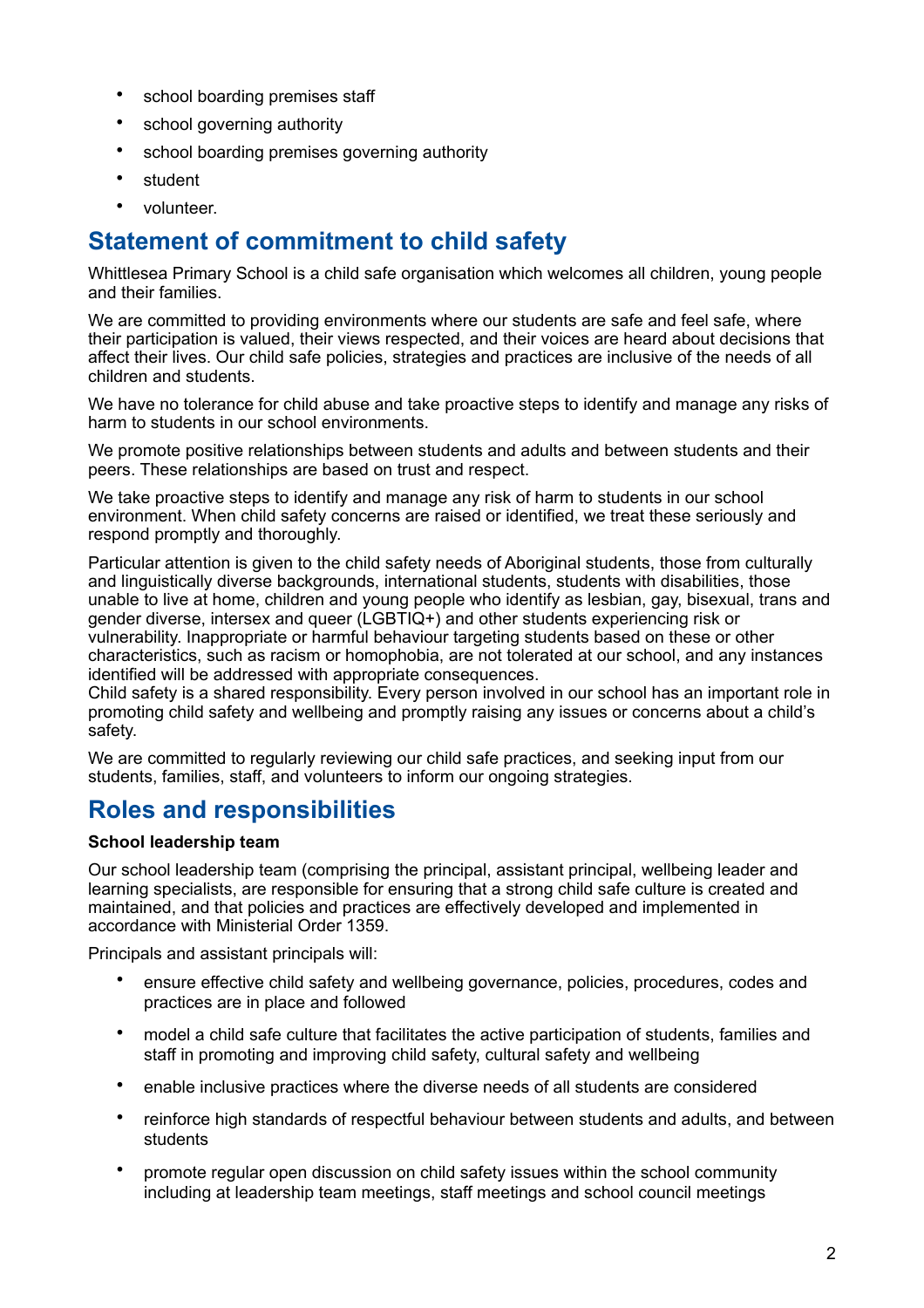- facilitate regular professional learning for staff and volunteers (where appropriate) to build deeper understandings of child safety, cultural safety, student wellbeing and prevention of responding to abuse
- create an environment where child safety complaints and concerns are readily raised, and no one is discouraged from reporting an allegation of child abuse to relevant authorities.

#### **School staff and volunteers**

All staff and volunteers will:

- participate in child safety and wellbeing induction and training provided by the school or the Department of Education and Training, and always follow the school's child safety and wellbeing policies and procedures
- act in accordance with our Child Safety Code of Conduct available on the Child Safety pageon the school's website.
- identify and raise concerns about child safety issues in accordance with our Child Safety Responding and Reporting Obligations Policy and Procedures [https://](https://whittleseaps.vic.edu.au/) [whittleseaps.vic.edu.au/](https://whittleseaps.vic.edu.au/) including following the [Four Critical Actions for Schools](https://www.education.vic.gov.au/school/teachers/health/childprotection/Pages/report.aspx)
- ensure students' views are taken seriously and their voices are heard about decisions that affect their lives
- implement inclusive practices that respond to the diverse needs of students.

#### **School council**

In performing the functions and powers given to them under the *Education and Training Reform Act 2006*, school council members will:

- champion and promote a child safe culture with the broader school community
- ensure that child safety is a regular agenda item at school council meetings
- undertake annual training on child safety
- approve updates to, and act in accordance with the Child Safety Code of Conduct to the extent that it applies to school council employees and members
- when hiring school council employees, ensure that selection, supervision, and management practices are child safe At Whittlesea Primary School, school council employment duties are delegated to the principal who is bound by this policy.

#### **Specific staff child safety responsibilities**

Whittlesea Primary School has nominated Child Safety Officers to support the principal to implement our child safety policies and practices, including staff and volunteer training.

The responsibilities of the child safety officers are outlined at [Guidance for child safety champions.](https://www.vic.gov.au/guidance-child-safety-champions)

Our principal and child safety officer are the first point of contact for child safety concerns or queries and for coordinating responses to child safety incidents.

- The Wellbeing Leader is responsible for monitoring the school's compliance with the Child Safety and Wellbeing Policy. Anyone in our school community should approach the wellbeing leader if they have any concerns about the school's compliance with the Child Safety and Wellbeing Policy.
- The Wellbeing Leader is responsible for informing the school community about this policy, and making it publicly available
- Other specific roles and responsibilities are named in other child safety policies and procedures, including the Child Safety Code of Conduct, Child Safety Responding and Reporting Obligations (including Mandatory Reporting) Policy and Procedures, and Child Safety Risk Register.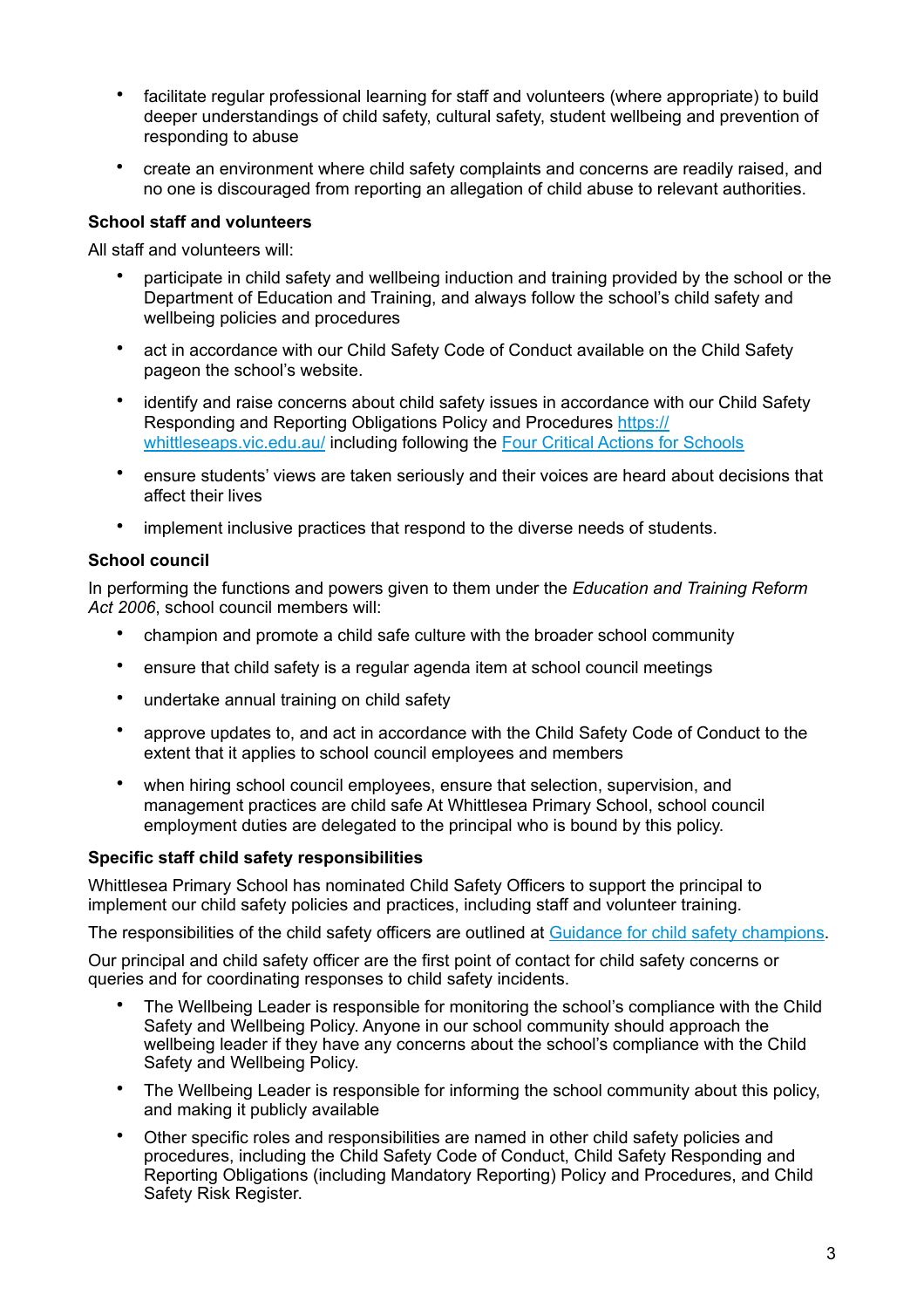Our school has also established a Strategic Partnerships Wellbeing Team. This team meets regularly to identify and respond to any ongoing matters related to child safety and wellbeing.

Our Leadership team monitors the Child Safety Risk Register.

# **Child Safety Code of Conduct**

Our Child Safety Code of Conduct sets the boundaries and expectations for appropriate behaviours between adults and students. It also clarifies behaviours that are not acceptable in our physical and online environments.

We ensure that students also know what is acceptable and what is not acceptable so that they can be clear and confident about what to expect from adults in the school.

The Child Safety Code of Conduct <https://whittleseaps.vic.edu.au/> also includes processes to report inappropriate behaviour.

### **Managing risks to child safety and wellbeing**

At our school we identify, assess and manage risks to child safety and wellbeing in our physical and online school environments. These risks are managed through our child safety and wellbeing policies, procedures and practices, and in our activity specific risk registers, such as those we develop for off-site overnight camps, adventure activities and facilities and services we contract through third party providers for student use.

Our Child Safety Risk Register is used to record any identified risks related to child abuse alongside actions in place to manage those risks. Our school leadership team will monitor and evaluate the effectiveness of the actions in the Child Safety Risk Register at least annually.

# **Establishing a culturally safe environment**

At Whittlesea Primary School we are committed to establishing an inclusive and culturally safe school where the strengths of Aboriginal culture, values and practices are respected.

We think about how every student can have a positive experience in a safe environment. For Aboriginal students, we recognise the link between Aboriginal culture, identity and safety and actively create opportunities for Aboriginal students and the Aboriginal community to have a voice and presence in our school planning, policies, and activities.

We have developed the following strategies to promote cultural safety in our school community:

- Begin events and meetings with a Welcome to Country
- Fly the Aboriginal and Torres Strait Islander flags on school grounds
- Display a plaque to Acknowledge Country and Traditional Owners
- Maintain an Indigenous Garden
- Commit to Community Understanding and Safety training for all staff
- Ongoing relationship with designated KESO
- Hosting indigenous significant events
- Build schoolwide knowledge of Aboriginal histories, cultures, perspectives, values, skills and attitudes through the inquiry Curriculum.

### **Student empowerment**

To support child safety and wellbeing at Whittlesea Primary School we work to create an inclusive and supportive environment that encourages students and families to contribute to our child safety approach and understand their rights and their responsibilities.

Respectful relationships between students are reinforced and we encourage strong friendships and peer support in the school to ensure a sense of belonging by implementing our whole school approach to Wellbeing Curriculum. PATHS (F-2) Respectful Relationships (3-6), our student Code of Conduct and our school expectations.

We inform students of their rights through our whole school wellbeing curriculum, give them the skills and confidence to recognise unsafe situations with adults or other students and to speak up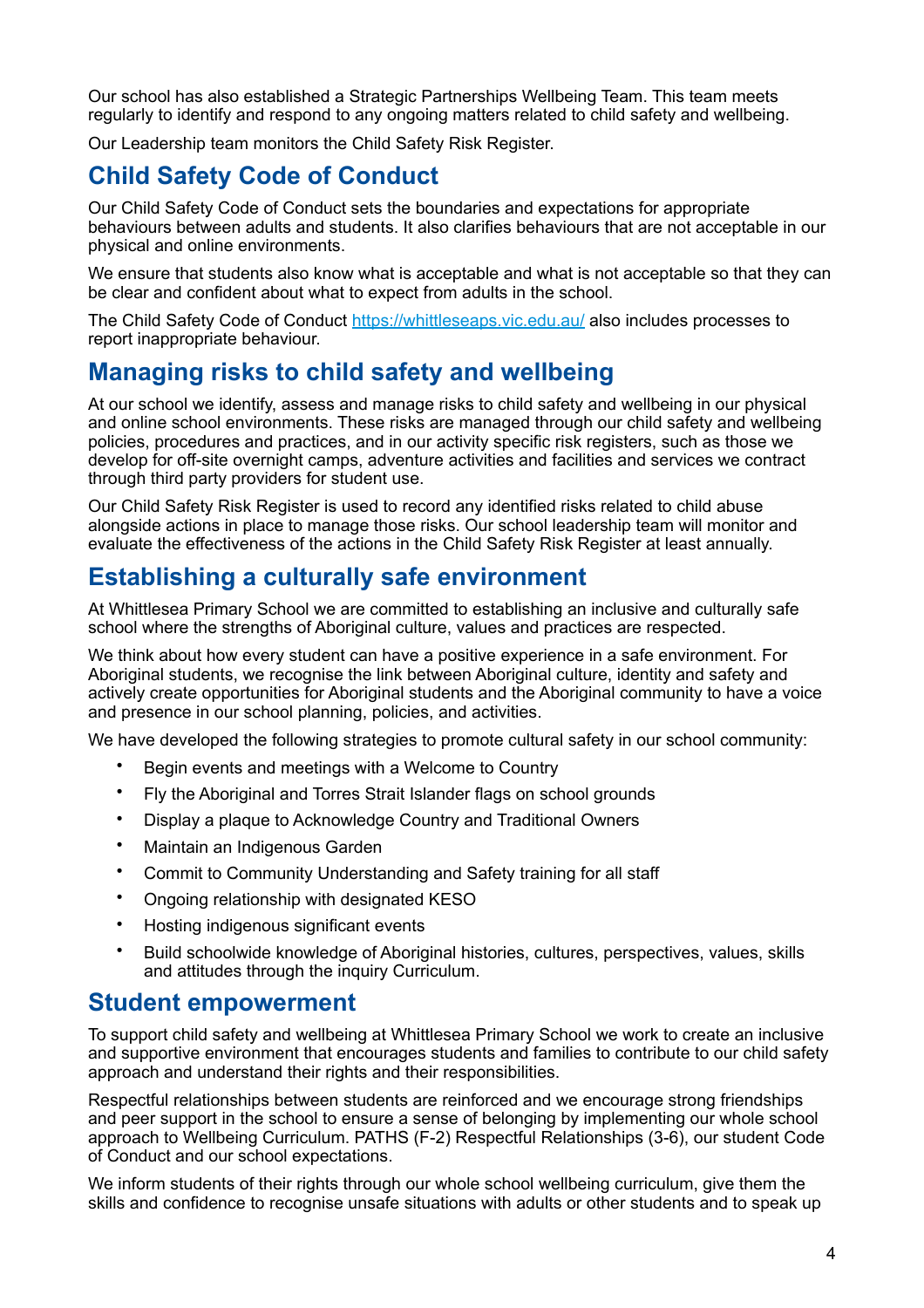and act on concerns relating to themselves or their peers. We ensure our students know who to talk to if they are worried or feeling unsafe and we encourage them to share concerns with a trusted adult at any time. Students and families can also access information on how to report concerns at the school office or at https://whittleseaps.vic.edu.au/

When the school is gathering information in relation to a complaint about alleged misconduct or abuse of a child, we will listen to the complainant's account and take them seriously, check our understanding of the complaint, support the student and keep them (and their parents and carers, as appropriate) informed about progress.

### **Family engagement**

Our families and the school community have an important role in monitoring and promoting children's safety and wellbeing and helping children to raise any concerns.

To support family engagement, at Whittlesea Primary School we are committed to providing families and community with accessible information about our school's child safe policies and practices and involving them in our approach to child safety and wellbeing.

We will create opportunities for families to have input into the development and review of our child safety policies and practices and encourage them to raise any concerns and ideas for improvement.

We do this by:

- Ensuring all of our child safety policies and procedures are available for students and parents at <https://whittleseaps.vic.edu.au/>
- Primary Post, COMPASS and Facebook will inform families and the school community about any significant updates to our child safety policies or processes, and strategies or initiatives that we are taking to ensure student safety.
- PROTECT Child Safety posters will be displayed across the school, in the office reception area as well as on a designated noticeboard in the staffroom.

### **Diversity and equity**

As a child safe organisation, we celebrate the rich diversity of our students, families and community and promote respectful environments that are free from discrimination. Our focus is on wellbeing and growth for all.

We recognise that every child has unique skills, strengths and experiences to draw on.

We pay particular attention to individuals and groups of children and young people in our community with additional and specific needs. This includes tailoring our child safety strategies and supports to the needs of:

- Aboriginal children and young people
- children from culturally and linguistically diverse backgrounds
- children and young people with disabilities
- children unable to live at home or impacted by family violence
- international students
- children and young people who identify as LGBTIQ+.

Our Student Wellbeing and Engagement Policy<https://whittleseaps.vic.edu.au/> provides more information about the measures we have in place to support diversity and equity.

### **Suitable staff and volunteers**

At Whittlesea Primary School we apply robust child safe recruitment, induction, training, and supervision practices to ensure that all staff, contractors, and volunteers are suitable to work with children.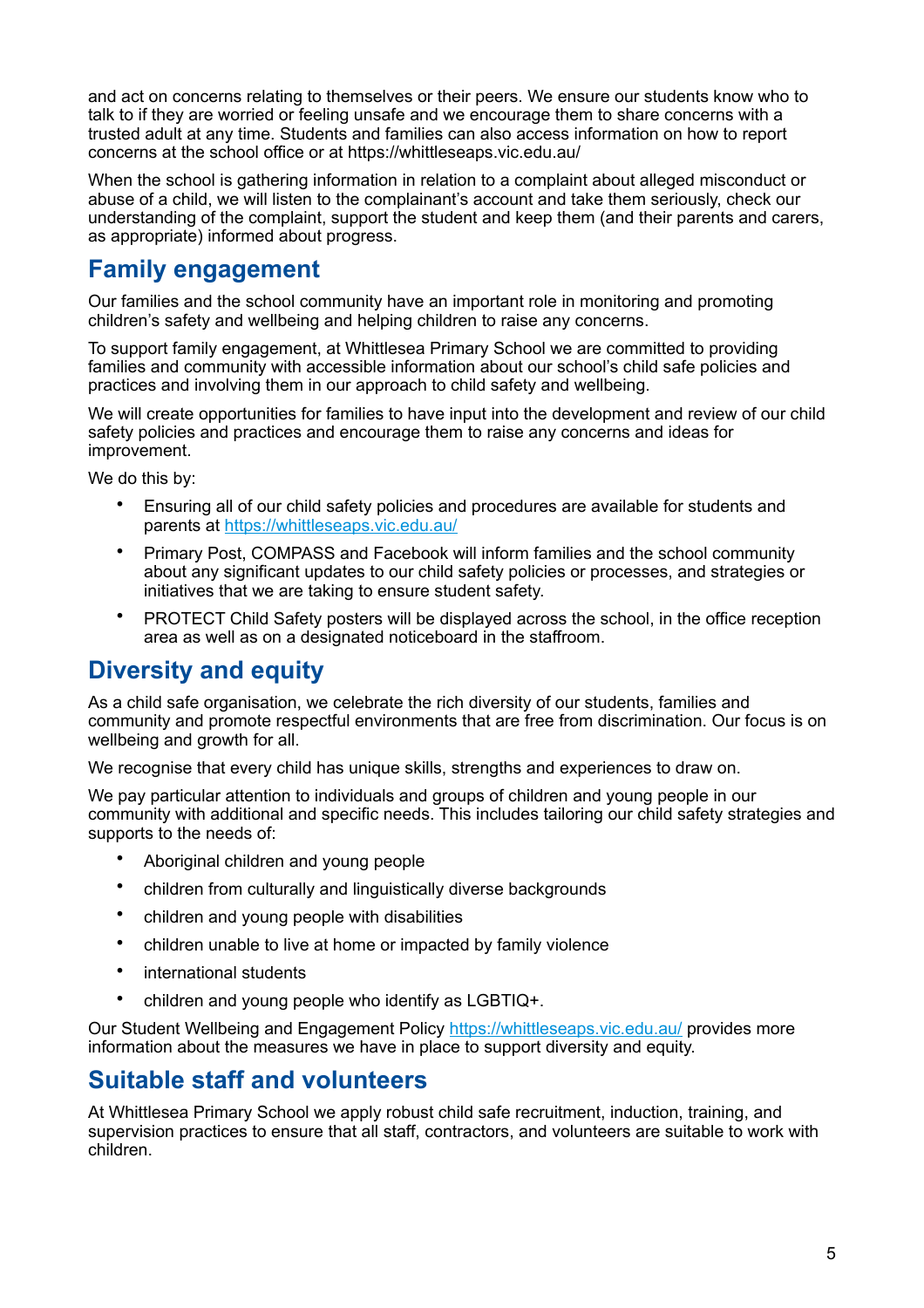#### **Staff recruitment**

When recruiting staff, we follow the Department of Education and Training's recruitment policies and guidelines, available on the Policy and Advisory Library (PAL) at:

- **[Recruitment in Schools](https://www2.education.vic.gov.au/pal/recruitment-schools/overview)**
- [Suitability for Employment Checks](https://www2.education.vic.gov.au/pal/suitability-employment-checks/overview)
- [School Council Employment](https://www2.education.vic.gov.au/pal/school-council-employment/overview)
- [Contractor OHS Management](https://www2.education.vic.gov.au/pal/contractor-ohs-management/policy).

When engaging staff to perform child-related work, we:

- sight, verify and record the person's Working with Children clearance or equivalent background check such as a Victorian teaching registration
- collect and record:
	- o proof of the person's identity and any professional or other qualifications
	- $\circ$  the person's history of working with children
	- o references that address suitability for the job and working with children.
	- $\circ$  references that address suitability for the job and working with children.

#### **Staff induction**

All newly appointed staff will be expected to participate in our child safety and wellbeing induction program. The program will include a focus on:

- the Child Safety Policy
- the Child Safety Code of Conduct
- the Child Safety Responding and Reporting Obligations (including Mandatory Reporting) Policy and Procedures and
- any other child safety and wellbeing information that school leadership considers appropriate to the nature of the role.

#### **Ongoing supervision and management of staff**

All staff engaged in child-connected work will be supervised appropriately to ensure that their behaviour towards children is safe and appropriate.

Staff will be monitored and assessed to ensure their continuing suitability for child-connected work. This will be done by regular performance reviews.

Inappropriate behaviour towards children and young people will be managed swiftly and in accordance with our school and department policies and our legal obligations. Child safety and wellbeing will be paramount.

#### **Suitability of volunteers**

All volunteers are required to comply with our Volunteers Policy<https://whittleseaps.vic.edu.au/>, which describes how we assess the suitability of prospective volunteers and outlines expectations in relation to child safety and wellbeing induction and training, and supervision and management.

### **Child safety knowledge, skills and awareness**

Ongoing training and education are essential to ensuring that staff understand their roles and responsibilities and develop their capacity to effectively address child safety and wellbeing matters.

In addition to the child safety and wellbeing induction, our staff will participate in a range of training and professional learning to equip them with the skills and knowledge necessary to maintain a child safe environment.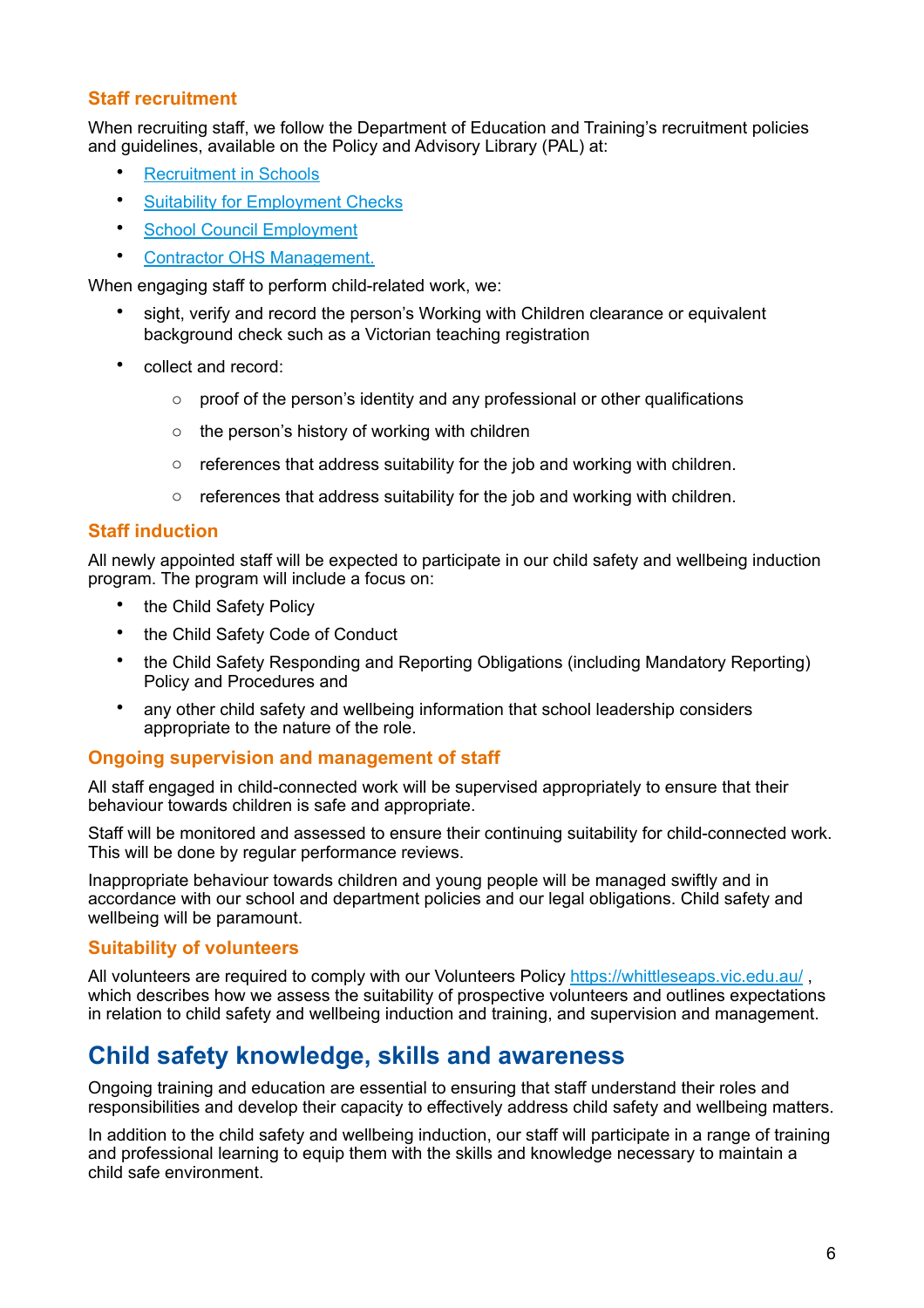Staff child safety and wellbeing training will be delivered at least annually and will include guidance on:

- our school's child safety and wellbeing policies, procedures, codes, and practices
- completing the [Protecting Children Mandatory Reporting and Other Legal Obligations](http://elearn.com.au/det/protectingchildren/) online module annually
- recognising indicators of child harm including harm caused by other children and students
- responding effectively to issues of child safety and wellbeing and supporting colleagues who disclose harm
- how to build culturally safe environments for children and students
- information sharing and recordkeeping obligations
- how to identify and mitigate child safety and wellbeing risks in the school environment.

Other professional learning and training on child safety and wellbeing, for example, training for our volunteers, will be tailored to specific roles and responsibilities and any identified or emerging needs or issues.

#### **School council training and education**

To ensure our school council is equipped with the knowledge required to make decisions in the best interests of student safety and wellbeing, and to identify and mitigate child safety and wellbeing risks in our school environment, the council is trained at least annually. Training includes guidance on:

- individual and collective obligations and responsibilities for implementing the Child Safe Standards and managing the risk of child abuse
- child safety and wellbeing risks in our school environment
- Whittlesea Primary School child safety and wellbeing policies, procedures, codes and practices

### **Complaints and reporting processes**

Whittlesea Primary fosters a culture that encourages staff, volunteers, students, parents, and the school community to raise concerns and complaints. This makes it more difficult for breaches of the code of conduct, misconduct or abuse to occur and remain hidden.

We have clear pathways for raising complaints and concerns and responding and this is documented in our school's Complaint Policy. The Complaints Policy can be found at [https://](https://whittleseaps.vic.edu.au/) [whittleseaps.vic.edu.au/](https://whittleseaps.vic.edu.au/)

If there is an incident, disclosure, allegation or suspicion of child abuse, all staff and volunteers (including school council employees) must follow our Child Safety Responding and Reporting Obligations Policy and Procedures [h.ttps://whittleseaps.vic.edu.au/](https://whittleseaps.vic.edu.au/) Our policy and procedures address complaints and concerns of child abuse made by or in relation to a child or student, school staff, volunteers, contractors, service providers, visitors or any other person while connected to the school.

As soon as any immediate health and safety concerns are addressed, and relevant school staff have been informed, we will ensure our school follows:

- the [Four Critical Actions](https://www.education.vic.gov.au/Documents/about/programs/health/protect/FourCriticalActions_ChildAbuse.pdf) for complaints and concerns relating to adult behaviour towards a child
- the [Four Critical Actions: Student Sexual Offending](https://www.education.vic.gov.au/school/teachers/health/childprotection/Pages/stusexual.aspx) for complaints and concerns relating to student sexual offending

Our Student Wellbeing and Engagement Policy<https://whittleseaps.vic.edu.au/> and Bullying Prevention Policy <https://whittleseaps.vic.edu.au/>cover complaints and concerns relating to student physical violence or other harmful behaviours.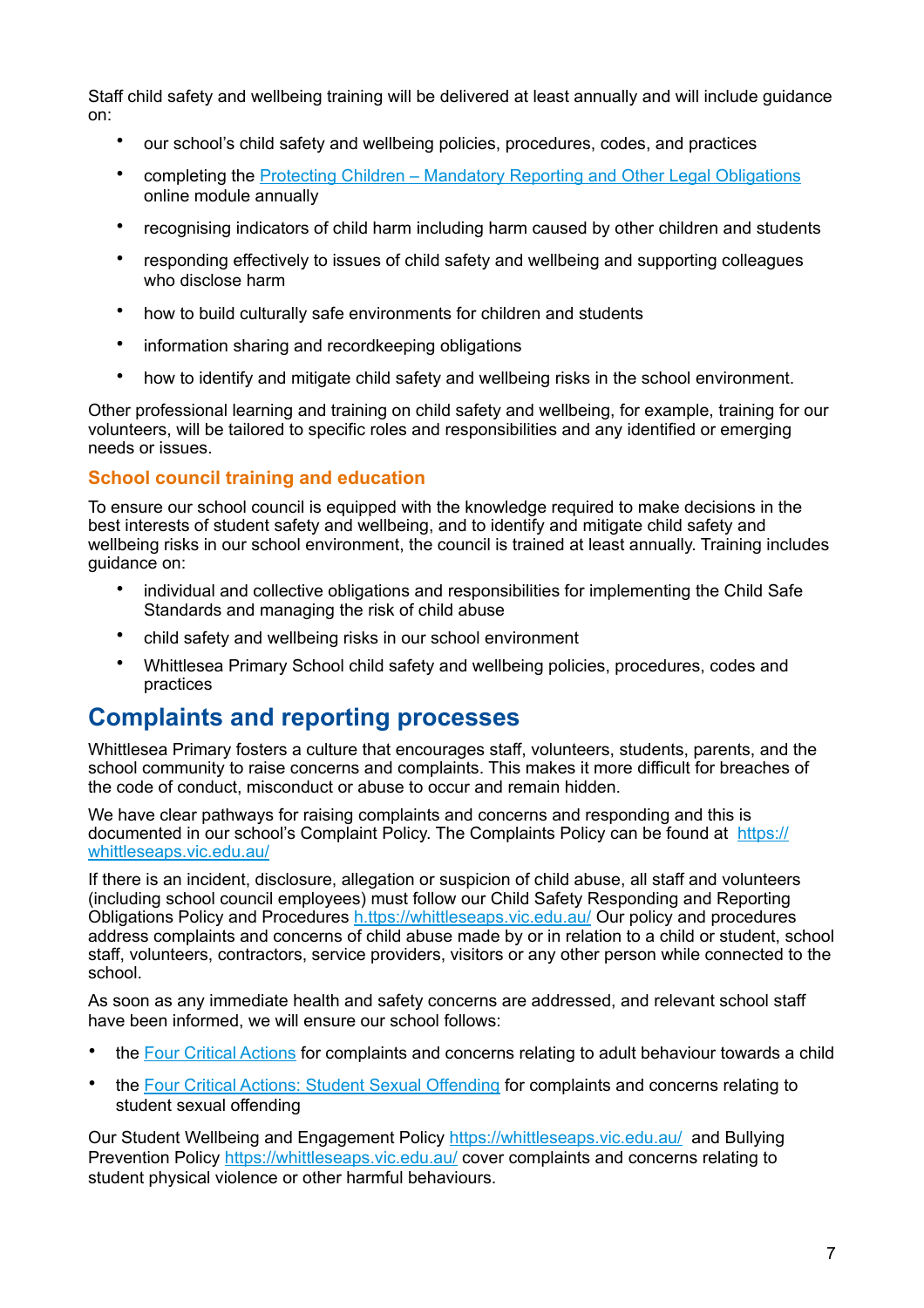# **Communications**

Whittlesea Primary School is committed to communicating our child safety strategies to the school community through:

- ensuring that key child safety and wellbeing policies are available on our website including the Child Safety Policy, Child Safety Code of Conduct, and the Child Safety Responding and Reporting Obligations (including Mandatory Reporting) Policy and Procedure
- displaying PROTECT posters around the school
- maintaining a Child Safe display in the staffroom
- updates in our school newsletter and COMPASS
- ensuring that child safety is a regular agenda item at school leadership meetings, staff meetings and school council meetings.

# **Privacy and information sharing**

Whittlesea Primary School collects, uses, and discloses information about children and their families in accordance with Victorian privacy laws, and other relevant laws. For information on how our school collects, uses and discloses information refer to: [Schools' Privacy Policy.](https://www.education.vic.gov.au/Pages/schoolsprivacypolicy.aspx)

### **Records management**

We acknowledge that good records management practices are a critical element of child safety and wellbeing and manage our records in accordance with the Department of Education and Training's policy: [Records Management – School Records](https://www2.education.vic.gov.au/pal/records-management/policy)

# **Review of child safety practices**

At Whittlesea Primary School, we have established processes for the review and ongoing improvement of our child safe policies, procedures, and practices.

We will:

- review and improve our policy every 2 years or after any significant child safety incident
- analyse any complaints, concerns, and safety incidents to improve policy and practice
- act with transparency and share pertinent learnings and review outcomes with school staff and our school community.

### **Related policies and procedures**

This Child Safety and Wellbeing Policy is to be read in conjunction with other related school policies, procedures, and codes. These include our:

- Bullying Prevention Policy
- Child Safety Responding and Reporting Obligations Policy and Procedures
- Child Safety Code of Conduct
- Complaints Policy
- Digital Learning Policy
- Inclusion and Diversity Policy
- Student Wellbeing and Engagement Policy
- Visitors Policy
- Volunteers Policy

#### **Related Department of Education and Training policies**

• [Bullying Prevention and Response Policy](https://www2.education.vic.gov.au/pal/bullying-prevention-response/policy)